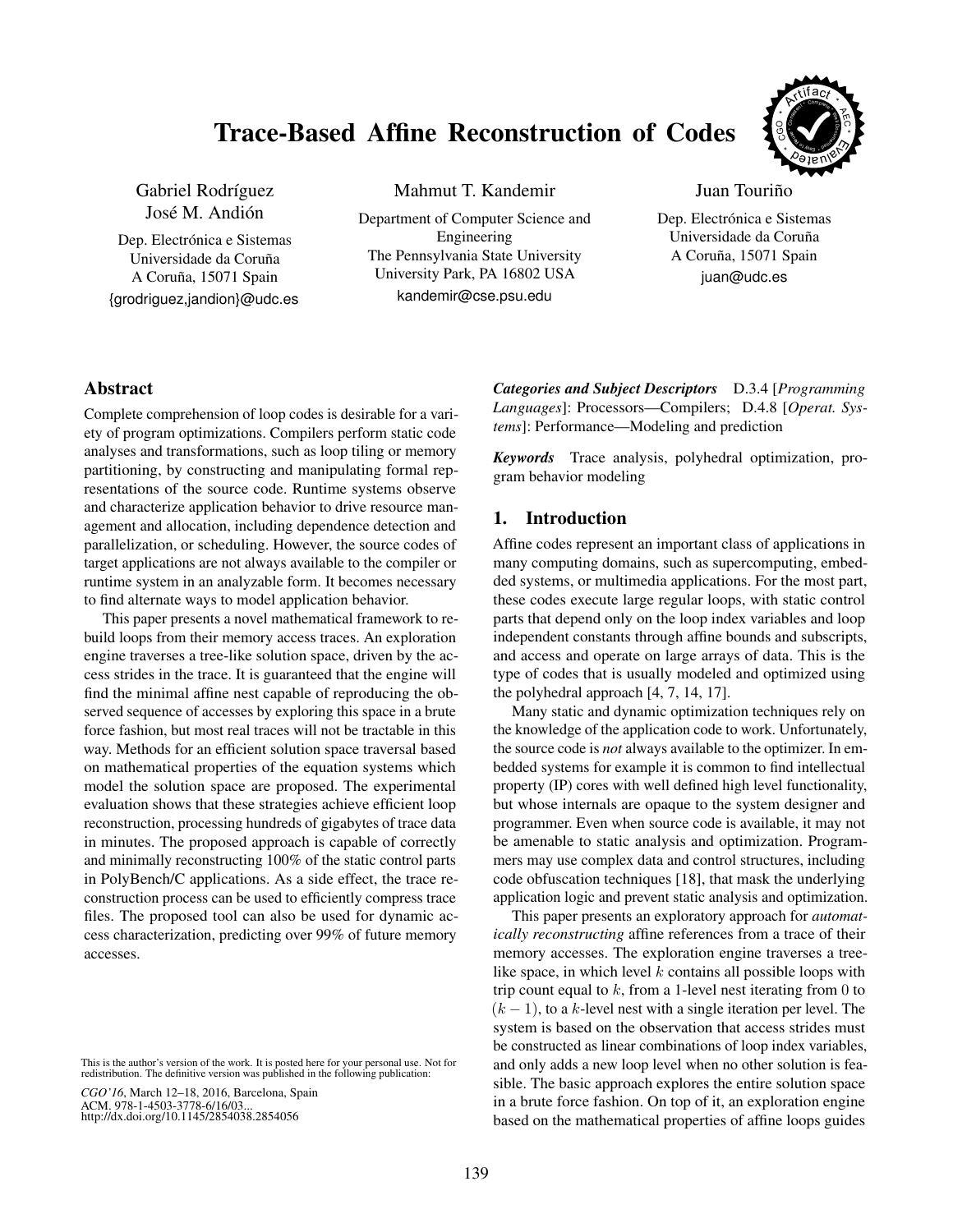the process to efficiently reconstruct the code. Since the engine will eventually traverse the entire space, this process is guaranteed to find the minimal canonical affine loop nest that generates the exact input memory trace, given enough time. The proposed approach builds a minimal *equivalent form* using an n-level loop. The generated sequence of references is the same as the original one, but the number of loop levels is not guaranteed to be the same as in the original code. The main contributions of this work are:

- A mathematical framework for the extraction of an affine representation of a given memory trace (Sec. [3\)](#page-2-0), without user intervention or access to source codes or application binaries. Strategies for traversing the solution space towards a minimal representation are provided, including a mechanism that can be used for dynamic prediction of future accesses during runtime.
- A detailed experimental evaluation of the proposed ideas on sequential codes (Sec. [4\)](#page-6-0). Our results show that: (i) the framework can be used to reconstruct large, complex traces, in acceptable time; and (ii) the prediction mechanism anticipates over 99% of the accesses of a linear memory reference.

Besides efficient trace compression, the framework can be potentially applied to guide all sorts of static and dynamic analyses and optimizations in the absence of source and/or binary codes, or when working with codes that are not amenable to static analysis for any reason. Examples of applications are hardware and software prefetching, data placement for locality optimizations, dependence analysis for automatic parallelization, and optimal design of embedded memory systems for locality. These applications are discussed in depth in Sec. [5,](#page-8-0) along with the related work.

# 2. Problem Formulation

A program memory trace contains all the memory addresses issued by its entire execution, including multiple loop nests and non-loop sections. In this paper it is assumed that each entry in the trace is labeled using an identifier of the instruction issuing the access, e.g., its memory address as done by Intel's Pin Tool [\[19\]](#page-10-5). The address stream generated by each instruction is analyzed separately. A mechanism to detect and extract loop sections in the trace [\[16,](#page-10-6) [21\]](#page-10-7) may be used if a single instruction may appear in different loop scopes. The algorithm focuses on the individual reconstruction of each reference. These types of loops can be written as:

$$
\begin{array}{ll}\n\text{DO} \ i_1 = 0, \ u_1(\overrightarrow{\tau}) \\
\vdots \\
\text{DO} \ i_n = 0, \ u_n(\overrightarrow{\tau}) \\
V[f_1(\overrightarrow{\tau})] \dots [f_m(\overrightarrow{\tau})]\n\end{array}
$$

where  $\{u_j, 0 < j \le n\}$  are affine functions;  $\{f_d(i_1, \ldots, i_n),\}$  $0 < d \leq m$  is the set of affine functions that converts a given point in the iteration space of the nest to a point in the

data space of V; and  $\overrightarrow{i}^k = \{i_1^k, \ldots, i_n^k\}^T$  is a column vector which encodes the state of each iteration variable for the  $k^{th}$ execution of V. The complete access  $V[f_1(\vec{r})] \dots [f_m(\vec{r})]$ is abbreviated by  $V(\vec{a})$ . Iteration bounds are assumed to be inclusive. Note that this type of loops can be represented as a single  $Z$ –polyhedron [\[9\]](#page-10-8) with dimension n and  $2n$  faces. Since  $f_i$  is affine, the access can be rewritten as:

<span id="page-1-1"></span>
$$
V[f_1(\vec{\tau})] \dots [f_m(\vec{\tau})] = V[c_0 + i_1c_1 + \dots + i_nc_n]
$$
 (1)

where  $V$  is the base address of the array,  $c_0$  is a constant stride, and each  $\{c_j, 0 \leq j \leq n\}$  is the *coefficient* of the loop index  $i_j$ , and must account for the dimensionality of the original array<sup>[1](#page-1-0)</sup>. This is the canonical form into which the method proposed in this paper reconstructs the loop. Note that any sequence of  $N$  numbers can be generated using an affine loop which has at most  $N - 1$  levels, and thus the algorithm may reconstruct small non-affine loops using affine ones of increased depth.

During the execution of the loop nest, the access to  $V$ will orderly issue the addresses corresponding to  $V(\vec{r}^1)$ ,  $V(\vec{r}^2)$ , etc. These addresses will be registered in the trace file together with the instruction issuing them and the size of the accessed data. Consider two consecutive accesses,  $V(\vec{r}^k)$ and  $V(\vec{r}^{k+1})$ , and assume that the loop index values in  $\vec{r}^{k}$ and the upper bounds functions,  $u_1(\vec{r}), \ldots, u_n(\vec{r})$ , are known. The values in  $\overline{\tau}^{k+1}$  can be calculated as follows:

- 1. An index  $i_j$  resets to 0 *iff* all of the following hold:
	- All inner indices are resetting.
	- Either  $i_j$  has reached its maximum iteration count, or some inner index has a negative value for its maximum iteration count when  $i_j$  increases by one.
- 2. An  $i_j$  increases by one *iff* all of the following hold:
	- All inner indices are resetting.
	- $\bullet$   $i_j$  has not reached its maximum iteration count, and all inner indices have non-negative values for their maximum iteration count when  $i_j$  increases by one.
- 3. In any other case,  $i_j$  will not change.

These conditions are intuitive and a direct consequence of loop semantics and application control flow.

<span id="page-1-2"></span>Definition 2.1. *A set of indices built complying with these conditions will be referred to as a set of sequential indices.*

Consequently, the instantaneous variation of loop index  $i_j$ between iterations k and  $(k+1)$ ,  $\delta_j^k = (i_j^{k+1} - i_j^k)$ , can only take one of three possible values:

1.  $i_j$  does not change  $\Rightarrow \delta_j^k = 0$ 

<span id="page-1-0"></span><sup>&</sup>lt;sup>1</sup> For instance, an access  $A[2 * i][j]$  to an array  $A[N][M]$  can be rewritten as  $A[(2 * M) * i + j]$ , where  $c_i = 2M$  accounts for both the constant multiplying  $i$  in the original access  $(2)$ , and the size of the fastest changing dimension  $(M)$ .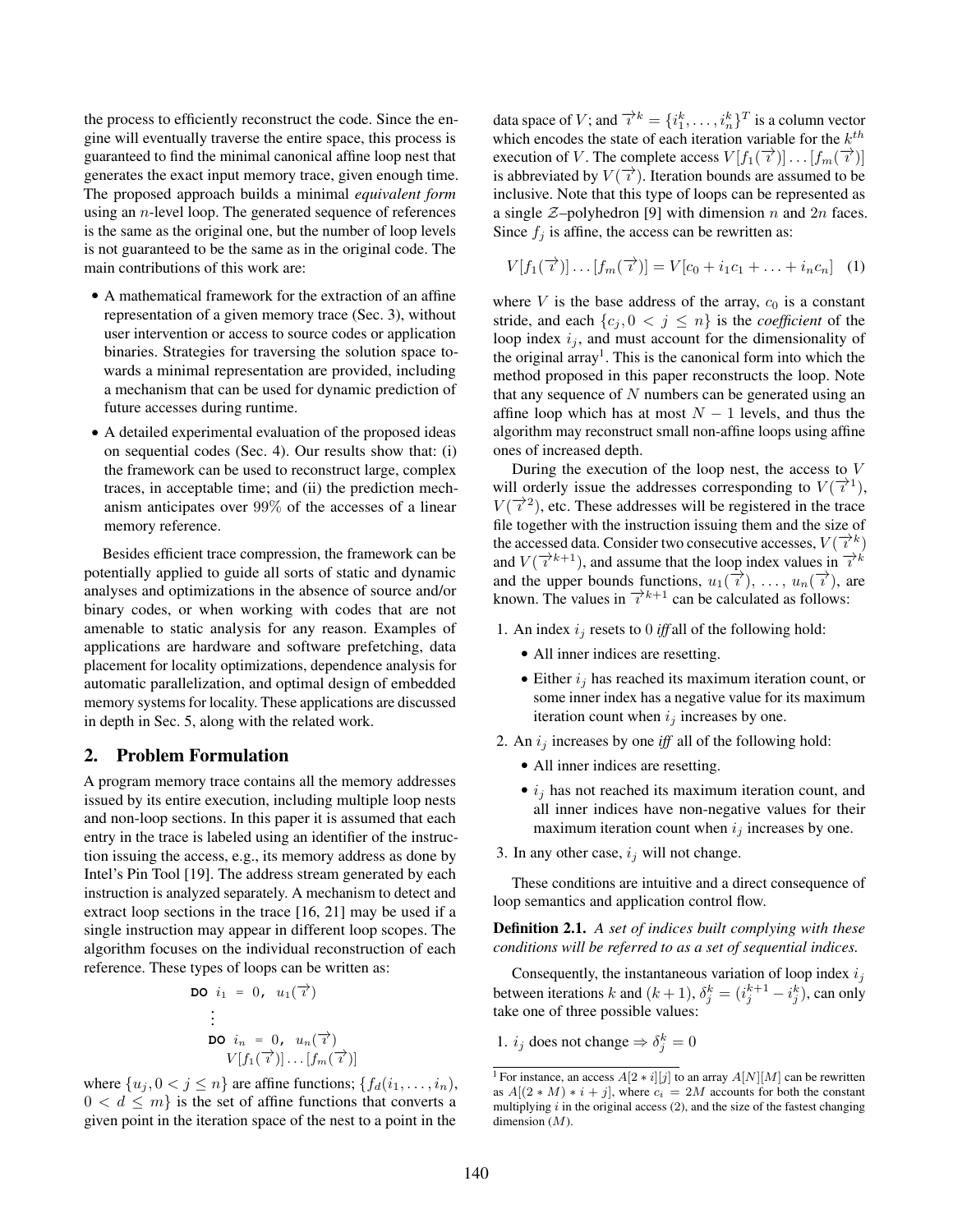2.  $i_j$  is increased by one  $\Rightarrow \delta_j^k = 1$ 

3. 
$$
i_j
$$
 is reset to  $0 \Rightarrow \delta_j^k = -i_j^k$ 

In the following, vector notation will be used for  $\delta$ :

$$
(\overrightarrow{\imath}^{k+1} - \overrightarrow{\imath}^k) = \begin{bmatrix} i_1^{k+1} - i_1^k \\ \vdots \\ i_n^{k+1} - i_n^k \end{bmatrix} = \begin{bmatrix} \delta_1^k \\ \vdots \\ \delta_n^k \end{bmatrix} = \overrightarrow{\delta}^k
$$

<span id="page-2-4"></span>Lemma 2.2. *The stride between two consecutive accesses*  $\sigma^k = V(\vec{\tau}^{k+1}) - V(\vec{\tau}^k)$  is a linear combination of the *coefficients of the loop indices.*

*Proof.* Using Eq. [\(1\)](#page-1-1),  $\sigma^k$  can be rewritten as:

$$
\sigma^{k} = V + (c_{0} + c_{1}i_{1}^{k+1} + \ldots + c_{n}i_{n}^{k+1}) - V + (c_{0} + c_{1}i_{1}^{k} + \ldots + c_{n}i_{n}^{k}) =
$$
  
=  $c_{1}\delta_{1}^{k} + \ldots + c_{n}\delta_{n}^{k} = \overrightarrow{c}\delta^{k}$ 

# <span id="page-2-0"></span>3. Reconstruction Algorithm

The proposed algorithm is essentially a guided exploration of the potential solution space, driven by the first-order differences of the addresses accessed by a given instruction, i.e., the access strides. Each node in this tree-like space represents a point in the iteration space of the loop. Its root is a trivial loop that generates the first two accesses in the trace. The children of a node in the tree are the indices that can immediately follow the parent in the iteration space. Starting from the root, an exploration engine begins incorporating one access to the reconstructed loop in each step, descending one level into the tree, until it finds a solution for the entire trace or determines that no affine loop is capable of generating the observed sequence of accesses. Each step of the process is conceptually depicted in Fig. [1.](#page-2-1) The algorithm builds the minimal nest capable of generating the observed access trace<sup>[2](#page-2-2)</sup>. This section models the problem, and develops exploration strategies to efficiently traverse the solution space taking into account its mathematical characteristics.

Let  $A = \{a_1, \ldots, a_N\} = \{V(\vec{a}^1), \ldots, V(\vec{a}^N)\}\)$ the sequence of addresses generated by a single instruction in a single loop scope, extracted from the execution trace. The reconstruction algorithm iteratively constructs a solution  $S_n^N = \{ \overrightarrow{c}, \mathbf{I}^N, \mathbf{U}, \overrightarrow{w} \}$ , which generates the trace  ${a_1, \ldots, a_N}$  using *n* nested loops. The components of this solution are defined as follows:

- Vector  $\overrightarrow{c} \in \mathbb{Z}^n$  of coefficients of loop indices.
- Matrix  $\mathbf{I}^{N} = \begin{bmatrix} \vec{\tau}^{1} | \dots | \vec{\tau}^{N} \end{bmatrix} \in \mathbb{Z}^{n \times N}$  of iteration indices.



<span id="page-2-1"></span>**Figure 1.** Solution space. For each reconstructed index  $\overrightarrow{i}$ <sup>k</sup>, there are  $(2n + 1)$  possible values for  $\overline{i}^{k+1}$ . The *n* alternatives on the left side are obtained using an operation  $+(j, \overrightarrow{i})$ that increases index  $i_j$  by one, and resets to zero all inner indices. The  $(n + 1)$  alternatives on the right are obtained by applying an operation  $\lambda(j, \overrightarrow{i})$ , which inserts a new loop at nesting level  $(j + 1)$ . For instance, if  $\overline{i}^k = [3, 5, 7]$ , there are 7 alternatives for  $\overrightarrow{i}^{k+1}: + (1, \overrightarrow{i}^k) = [4, 0, 0],$  $+(2, \overrightarrow{i})^k = [3, 6, 0], +(3, \overrightarrow{i})^k = [3, 5, 8], \ \lambda(0, \overrightarrow{i})^k =$  $[1, 0, 0, 0], \lambda(1, \overrightarrow{t}^k) = [3, 1, 0, 0], \lambda(2, \overrightarrow{t}^k) = [3, 5, 1, 0],$ and  $\lambda(3, 7^k) = [3, 5, 7, 1].$ 

• Matrix  $\mathbf{U} \in \mathbb{Z}^{n \times n}$ , and vector  $\overrightarrow{w} \in \mathbb{Z}^{n}$ , the bounds matrix and bounds vector, respectively.

The iteration domain  $I<sup>N</sup>$  is an integer polyhedron containing the iteration indices  $\vec{\tau}$  such that:

<span id="page-2-3"></span>
$$
\mathbf{U}\overrightarrow{i} + \overrightarrow{w} \geq \overrightarrow{0}^{T} \tag{2}
$$

where U is a lower triangular matrix, since no index  $i_j$  can depend on the index of an inner loop. Its main diagonal is equal to  $-1 \in \mathbb{Z}^n$ . Its j<sup>th</sup> row,  $U_{(j,:)}$ , contains the coefficients of each loop index in the affine bounds function  $u_j(\vec{r})$ , while  $w_j$  contains its independent term. To be a valid solution,  $\mathcal{S}_n^N$ has to meet the following requirements:

1. Each consecutive pair of indices  $\vec{i}^k$  and  $\vec{i}^{k+1}$  must be sequential  $\forall k \in [1, N)$  as per Definition [2.1.](#page-1-2) This condition, which preserves address order, is stronger than simply requiring that the iteration indices stay inside the integer polyhedron delimited by the loop bounds, which can be written by extending Eq. [\(2\)](#page-2-3) as:

<span id="page-2-5"></span>
$$
\mathbf{UI}^{N} + \overrightarrow{w} \mathbf{1}^{1 \times N} \geq \mathbf{0}^{n \times N}
$$
 (3)

2. The observed strides are coherent with the reconstructed ones. Using Lemma [2.2](#page-2-4) this can be expressed as:

$$
\overrightarrow{c}(\overrightarrow{i^{k+1}} - \overrightarrow{i^{k}}) = \overrightarrow{c} \overrightarrow{\delta}^{k} = \sigma^{k}, \forall k \in [1, N)
$$

<span id="page-2-2"></span><sup>&</sup>lt;sup>2</sup> For example, a 2-level loop with indices  $i$  and  $j$  might iterate sequentially over the elements in array  $A[N][M]$  if the upper bounds are defined as  $u_i = N$ ,  $u_j = M$  and the access is  $V[i * M + j]$ . This can be rewritten as a 1-level loop with index i, using  $u_i = N * M$  and access  $V[i]$ .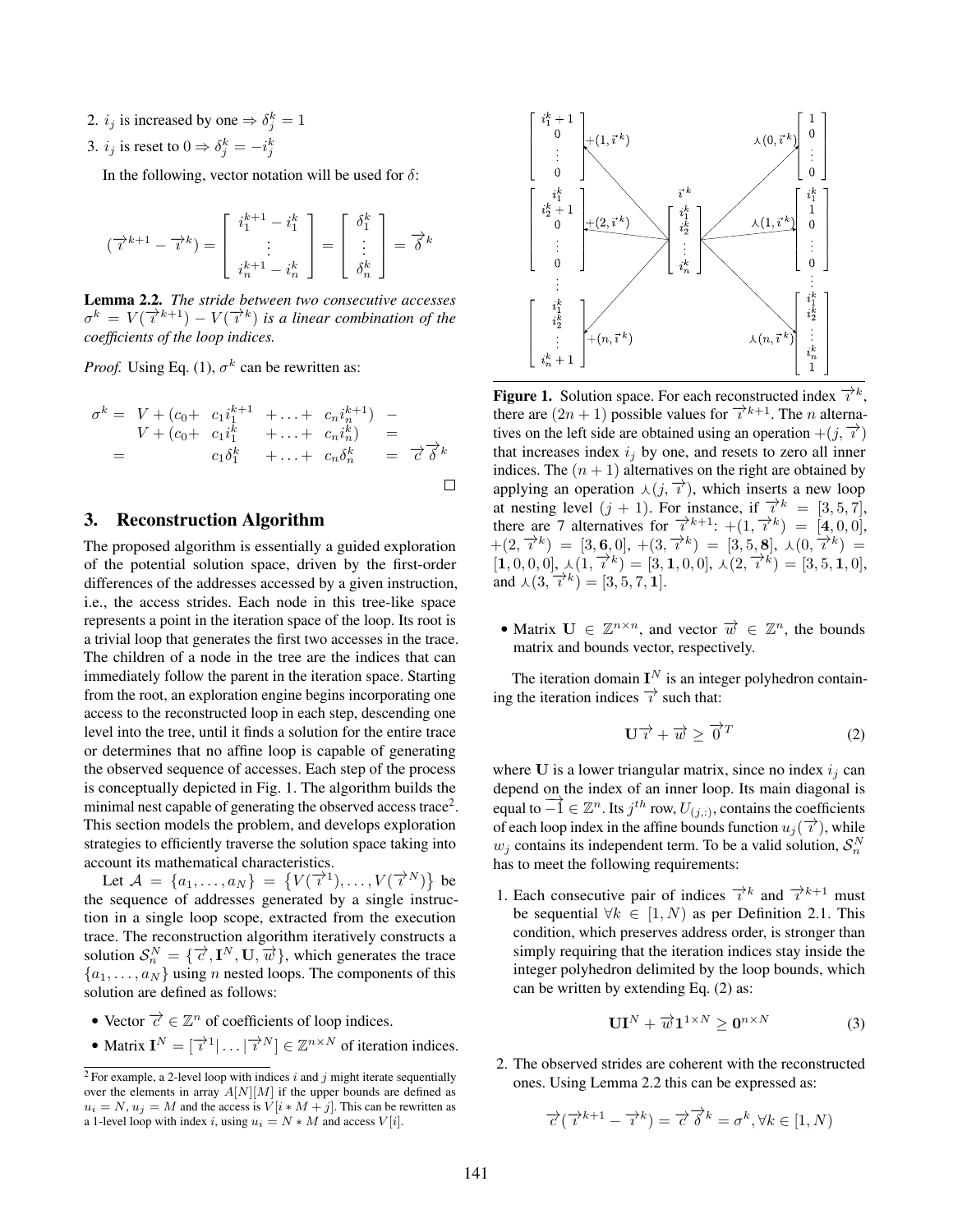```
1 #define N 32
2 double p[N], A[N][N];<br>3 for(i = 0; i < N; ++i
      for(i = 0; i < N; ++i)4 x = A[i][i];5 for(j = 0; j \le i - 1; ++j)
6 x = x - A[i][j] \cdot A[i][j];<br>D[i] = 1.0 / \text{sort}(x);p[i] = 1.0 / sqrt(x);8 for(j = i + 1; j < N; ++j) {<br> x = A[i][j];x = A[i][j];10 for(k = 0; k \le i - 1; +k)
11 x = x - A[j][k] \cdot A[i][k];<br>12 A[j][i] = x * p[i];A[j][i] = x * p[i];13 }
14 }
```
<span id="page-3-1"></span><span id="page-3-0"></span>Figure 2. Source code of the cholesky application.

|    | 0x1e2d140 |    |           |
|----|-----------|----|-----------|
| 2  | 0x1e2d140 | 88 | 0x1e2d248 |
|    |           | 89 | 0x1e2d340 |
|    |           | 90 | 0x1e2d348 |
| 30 | 0x1e2d140 | 91 | 0x1e2d350 |
| 31 | 0x1e2d240 | 92 | 0x1e2d340 |
| 32 | 0x1e2d248 | 93 | 0x1e2d348 |
| 33 | 0x1e2d240 | 94 | 0x1e2d350 |
| 34 | 0x1e2d248 |    |           |
|    |           |    |           |

<span id="page-3-2"></span>Figure 3. Excerpt of the memory trace generated by the access  $A[i][k]$  (line [11](#page-3-0) of Fig. [2\)](#page-3-1).

The algorithm proceeds iteratively, constructing partial solutions for incrementally larger parts of the trace  $A$ . The first partial solution is built as:

$$
\mathcal{S}_1^2 = \left\{ \overrightarrow{c} = \left[ \sigma^1 \right], \mathbf{I}^2 = \left[ 0, 1 \right], \mathbf{U} = \left[ -1 \right], \overrightarrow{w} = \left[ 1 \right] \right\}
$$
 (4)

or, equivalently:

<span id="page-3-5"></span>
$$
\begin{array}{cc}\n\text{DO} & i_1 = 0, 1 \\
a_1 + i_1 \sigma^1\n\end{array}
$$

Consider the source code of the cholesky application from the PolyBench/C 3.2 suite [\[23\]](#page-10-9) in Fig. [2.](#page-3-1) For the sake of clarity, in this example we will only focus on the analysis of the access  $A[i][k]$  in line [11.](#page-3-0) An excerpt of its memory trace is shown in Fig. [3.](#page-3-2) The first partial solution, which reconstructs the subtrace  $\{a_1 = 0 \times 1e^{2d} \cdot 140, a_2 = a_1\}$ , is found to be:

$$
\mathcal{S}_1^2 = \left\{ \overrightarrow{c} = \left[0\right], \mathbf{I}^2 = \left[0,1\right], \mathbf{U} = \left[-1\right], \overrightarrow{w} = \left[1\right] \right\}
$$

Starting from this first partial solution the exploration engine can begin working, gradually increasing its size, until it reaches a solution for the entire trace  $A$ . Upon processing access  $a_{k+1}$ , the algorithm first calculates the observed access

stride,  $\sigma^k = a_{k+1} - a_k$ , and builds a diophantine linear equation system based on Lemma [2.2](#page-2-4) to discover the potential indices  $\frac{1}{l}k+1$  which generate an access stride that is equal to the observed one:

<span id="page-3-3"></span>
$$
\vec{c}(\vec{v}^{k+1} - \vec{v}^k) = \sigma^k \Rightarrow (\vec{c}^T \vec{c}) \vec{\delta}^k = \vec{c}^T \sigma^k \quad (5)
$$

where  $(\overrightarrow{c}^T \overrightarrow{c}) \in \mathbb{Z}^{n \times n}$  is the system matrix, and  $\overrightarrow{\delta}^k \in \mathbb{Z}^n$ is the solution. There are two possible situations when solving this system:

- 1. The system has one or more integer solutions. In this case, for each solution  $\vec{\delta}^k$ , the new index  $\vec{\delta}^{k+1} = \vec{\delta}^k + \vec{\delta}^k$ , which must be sequential to  $\overrightarrow{a}^k$ , is calculated, and  $I^{k+1}$  =  $\left[\mathbf{I}^{k}|\overrightarrow{i}^{k+1}\right]$ . U,  $\overrightarrow{w}$ , and  $\overrightarrow{c}$  remain unchanged. Each of these solutions must be explored independently.
- 2. The system has no solution generating an index sequential to  $\overrightarrow{i}^k$ , in which case there are three courses of action:
	- (a) Increase the dimensionality of the solution (Sec. [3.2\)](#page-4-0).
	- (b) Modify the boundary conditions U and  $\vec{w}$  (Sec. [3.4\)](#page-5-0).
- (c) Discard this branch.

#### <span id="page-3-4"></span>3.1 Solving the Linear Diophantine System

Although the system in Eq. [\(5\)](#page-3-3) has infinite solutions in the general case, only a few are valid in the context of the affine loop reconstruction, which makes it possible to develop very efficient ad-hoc solution strategies.

Lemma 3.1. *There are at most* n *valid solutions to the system in Eq. [\(5\)](#page-3-3). These correspond to indices:*

$$
\{+(l, \overrightarrow{i}^k) = [i_1^k \ \ldots \ i_{l-1}^k \ i_l^k + 1 \ 0 \ \ldots \ 0], 0 < l \leq n\}
$$

*Proof.* If index  $\overrightarrow{i}^{k+1}$  must be sequential to index  $\overrightarrow{i}^k$  as per Definition [2.1,](#page-1-2) then there is a single degree of freedom for  $\overrightarrow{\delta}^k$ : the position  $\delta_l^k$  that is equal to 1.

$$
= \left[\begin{array}{cccccc}\delta_1^k & \ldots & \delta_{l-1}^k & \delta_l^k & \delta_{l+1}^k & \ldots & \delta_n^k\\ = & 0 & \ldots & 0 & 1 & -i_{l+1}^k & \ldots & -i_n^k\end{array}\right]^T =
$$

Positions  $\{i_j, 0 < j < l\}$  will not change between iterations k and  $(k+1)$ , and therefore  $\delta_j^k = 0$ ; while positions  $\{i_j, l \leq j \}$  $j \leq n$ } will be reset to 0, and therefore  $\delta_j^k = -i_j^k$ .  $\Box$ 

Taking this result into account, it is possible to find all valid solutions of the system in linear time,  $O(n)$ , by simply testing the *n* valid candidates  $+(l, \overrightarrow{i}^k)$ , calculating their associated strides  $\hat{\sigma}_k^k = \vec{\sigma} \, \vec{\delta}_k^k$ , and accepting those solutions with a stride equal to the observed one,  $\hat{\sigma}_l^k = \sigma^k$ . These are particular solutions of the subtrace  $\{a_1, \ldots, a_{k+1}\}\$ , which will be explored to construct a solution for the entire trace.

Following the cholesky example, the next access in the trace to be processed is  $a_3 = 0x1e2d140$ . The engine computes the access stride as  $\sigma^2 = a_3 - a_2 = 0$ . At this point, a 1-level loop has been constructed and the engine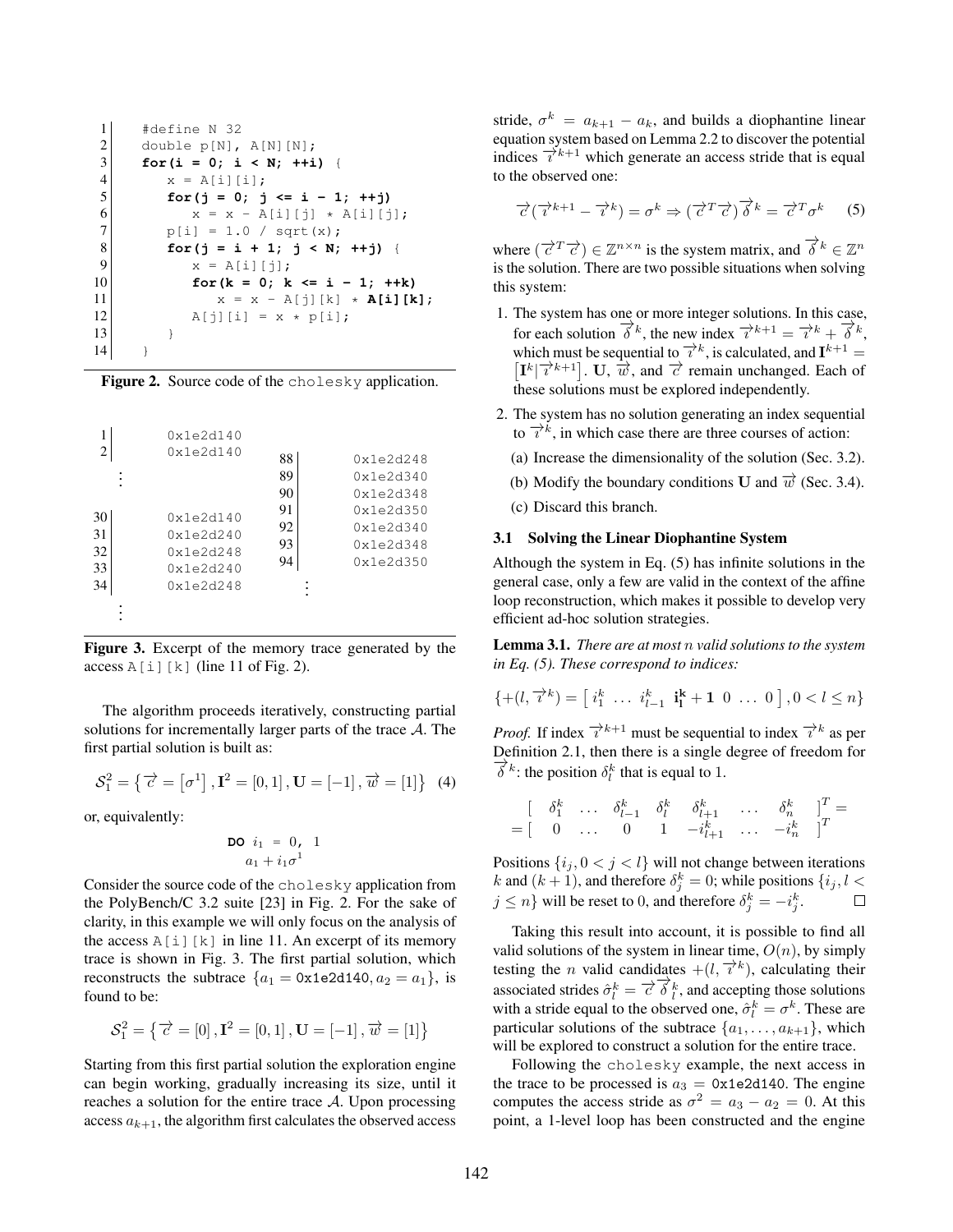checks whether  $\overrightarrow{i}^3 = +(1, \overrightarrow{i}^2) = [2]$  produces an stride that matches the observed one. The equality  $\hat{\sigma}_1^2 = \vec{\sigma} \vec{\delta}_1^2 =$ [0]  $[1] = \sigma^2$  holds, and the solution is accepted. The matrix of reconstructed indices is updated, and the algorithm continues processing the trace and updating I in the same way until it builds  $S_1^{30}$ , with  $I^{30} = \begin{bmatrix} 0 & 1 & \dots & 29 \end{bmatrix}$ . At this point, the observed stride changes to:

$$
\sigma^{30} = a_{31} - a_{30} = \texttt{0x1e2d240} - \texttt{0x1e2d140} = 256
$$

The constructed loop with  $\vec{c} = [0]$  cannot produce a stride different from 0. As such, the subtrace  $\{a_1, \ldots, a_{31}\}\$ cannot be generated with an affine access enclosed in a 1 level loop and the dimensionality of the current solution  $S_1^{30}$ must be increased to build  $S_2^{31}$ .

#### <span id="page-4-0"></span>3.2 Increasing Solution Dimensionality

Let  $S_n^k = {\overrightarrow{c}, \mathbf{I}^k, \mathbf{U}, \overrightarrow{w}}$  be a partial solution for the subtrace  $\{a_1, \ldots, a_k\}$ . If no valid index  $\{+(l, \vec{i}^k), 0\}$  $l \leq n$ } provides  $\hat{\sigma}_l^k = \sigma^k$ , it may be because a loop index which had not appeared before is increasing in access  $(k + 1)$ . This can cause  $\sigma^k$  to be unrepresentable either as a linear combination of the loop coefficients  $\vec{c}$ , or as an index sequential to  $\overrightarrow{i}^k$ . It is possible to generate a valid partial solution  $S_{n+1}^{k+1}$  from  $S_n^k$  by enlarging the dimensionality of the current solution components. There are  $(n+1)$  such potential solutions, corresponding to the indices  $\{\lambda(p, \vec{\tau}^k), 0 \leq p \leq \vec{\tau}\}$  $n$ }. For each insertion position  $p$  of the newly discovered loop, the set of indices  $\overline{\mathbf{I}}^{k+1} \in \mathbb{Z}^{(n+1)\times (k+1)}$ , is built as:

$$
\mathbf{I}^{k+1} = \left[ \begin{array}{c|c} \mathbf{I}^k_{(1:p,:)} & \\\mathbf{0}^{1 \times k} & \hline \mathbf{1}^k_{(p+1:n,:)} \end{array} \right] \overrightarrow{\imath}^{k+1} \ \, \right]
$$

where a 0 in position p has been added to each index in  $I^k$ , and a new column  $\overline{\tau}^{k+1} = \lambda (p, \overline{\tau}^k)$  has been added to the matrix. The coefficient  $c_p$  associated with the new loop index can be derived from Eq. [\(5\)](#page-3-3):

$$
\overrightarrow{c} \overrightarrow{\delta}^{k} = \begin{bmatrix} \dots & c_{p} & c'_{p} & c_{p+1} & \dots \end{bmatrix} \begin{bmatrix} \vdots \\ 0 \\ 1 \\ -i_{p}^{k} \\ \vdots \end{bmatrix} = \sigma^{k} \Rightarrow
$$

$$
c'_{p} = \sigma^{k} + \sum_{r=p+1}^{n} i_{r}^{k} c_{r}
$$

U and  $\vec{w}$  are updated as described in Sec. [3.4](#page-5-0) to reflect any new information available. If no solution is found for the boundary conditions, then this branch is discarded. Note that there must be a practical limit to the maximum acceptable solution size, as in the general case any trace  $\{a_1, \ldots, a_N\}$ can be generated using at most  $N - 1$  affine nested loops. To ensure that a minimal solution, in terms of the dimensionality of the generated  $Z$ –polyhedron, is found, the solution space should be traversed in a *breadth-first* fashion.

Revisiting the cholesky example, there are two possible insertion points for the new loop in  $S_2^{31}$ . As the most common situation is that newly discovered loops are outer than the previously known ones, it explores  $p = 0$  first. The new loop coefficient vector and index matrix are calculated as:

$$
c'_0 = \sigma^{30} + i_1^{30} c_1 = 256 + 0 \cdot 29 \Rightarrow \overrightarrow{c} = \begin{bmatrix} 256 & 0 \end{bmatrix}
$$

$$
\mathbf{I}^{31} = \begin{bmatrix} 0 & \cdots & 0 \\ 0 & \cdots & 29 \end{bmatrix} \begin{bmatrix} 1 \\ 0 \end{bmatrix}
$$

The traversal of the solution space continues. The next observed stride is  $\sigma^{31} = a_{32} - a_{31} = 8$ . No increase of the currently found loop indices produces such stride:

$$
\begin{cases} \n\hat{\sigma}_1^{31} = \overrightarrow{c} \overrightarrow{\delta}_1^{31} = \begin{bmatrix} 256 & 0 \end{bmatrix} \begin{bmatrix} 1 & 0 \end{bmatrix}^T = 256 \\ \n\hat{\sigma}_2^{31} = \overrightarrow{c} \overrightarrow{\delta}_2^{31} = \begin{bmatrix} 256 & 0 \end{bmatrix} \begin{bmatrix} 0 & 1 \end{bmatrix}^T = 0 \n\end{cases}
$$

Hence, the solution must grow to  $S_3^{32}$ . Now there are three different insertion points. The first two yield the following coefficient vectors:

$$
\left\{\n\begin{array}{c}\np = 0 \Rightarrow \overrightarrow{c} = \left[\n264 \quad 256 \quad 0\n\end{array}\n\right]\n\right.
$$
\n
$$
p = 1 \Rightarrow \overrightarrow{c} = \left[\n256 \quad 8 \quad 0\n\right]
$$

As soon as the first points are explored in these branches, the engine will find that this partial solution does not match the remainder of the trace either. For the sake of simplicity, let us assume that the engine has been configured to explore up to 3-level loops before discarding a branch, and thus it will not try to build  $S_4^{33}$ . Rather, it will continue the exploration on the third possible insertion point:

$$
p = 2 \Rightarrow \overrightarrow{c} = \left[ \begin{array}{cc} 256 & 0 & \mathbf{8} \end{array} \right]
$$

At this point the engine has correctly recognized the coefficients of the three levels of the original nest. It generates the new index matrix:

$$
\mathbf{I}^{32} = \left[ \begin{array}{ccc} \mathbf{I}_{(1:2,:)} \\ \mathbf{0} \end{array} \right] \left[ \begin{array}{ccc} \overrightarrow{\mathbf{I}}^{32} \\ \overrightarrow{\mathbf{I}}^{32} \end{array} \right] = \left[ \begin{array}{ccc} 0 & \dots & 0 & 1 \\ 0 & \dots & 29 & 0 \\ \mathbf{0} & \dots & \mathbf{0} & \mathbf{0} \end{array} \right] \left[ \begin{array}{ccc} \mathbf{I} \\ \mathbf{0} \\ \mathbf{I} \end{array} \right]
$$

For the sake of simplicity, this section does not discuss the calculations associated to loop bounds. These will be detailed in Sec. [3.4.](#page-5-0)

#### <span id="page-4-1"></span>3.3 Branch Priority

The approach proposed above is capable of efficiently finding the relevant solutions of the linear diophantine system for each address of the trace, but can still produce a large number of potential solutions that will be discarded when processing the remaining addresses in the trace. In the general case, the time for exploring the entire solution space of a trace containing  $N$  addresses generated by  $n$  loops would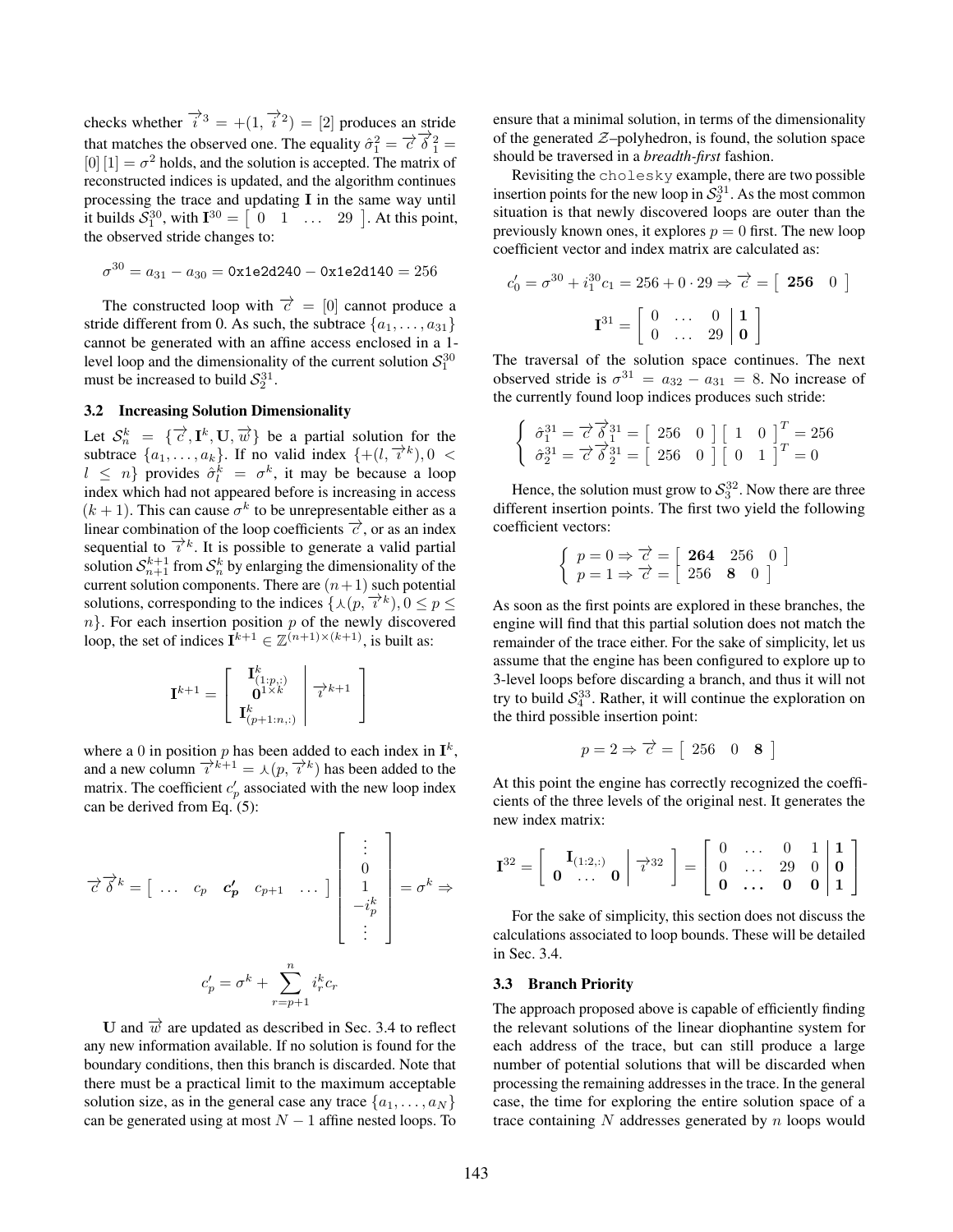be  $O(n^N)$ . Consequently, exploring all branches with no particular order could take a very long time. To guide the traversal of the solution space, consider the column vector  $\overrightarrow{\gamma}^k \in \mathbb{Z}^n$  defined as:

$$
\overrightarrow{\gamma}^k = \mathbf{U} \overrightarrow{v}^k + \overrightarrow{w}
$$
 (6)

**Lemma 3.2.** Each element  $\gamma_j^k \in \overrightarrow{\gamma}^k$  indicates how many *more iterations of index*  $i_j$  *are left before it resets under*  $bounds$ **U**,  $\vec{w}$ .

*Proof.*  $\gamma_j^k$  is equal to the value of the upper bound of the loop in  $i_j$  minus the current value of  $i_j$ :

$$
\gamma_j^k = \underbrace{\mathbf{U}_{(j,:)}\overrightarrow{\iota}^k + w_j}_{w_j + u_{j,1}i_1 + \ldots + u_{j,(j-1)}i_{(j-1)} - i_j} = u_j(\overrightarrow{\iota}) - i_j
$$

By construction of the canonical loop form, the step of all loops is 1. Therefore,  $\gamma_j^k$  is equal to the number of iterations of loop  $i_j$  before  $i_j > u_j(\vec{\tau})$ .  $\Box$ 

This result suggests that, assuming that U and  $\vec{w}$  are accurate, the most plausible value for the next index is  $\overrightarrow{i}^{k+1} = +(l, \overrightarrow{i}^k)$ , where l is the position of the innermost positive element of  $\overline{\gamma}^k$ . The correctness of this prediction can be assessed by comparing the predicted stride  $\hat{\sigma}_l^k$  with the observed  $\sigma^k$ . Note that using  $\overline{\gamma}^k$  as described above guarantees consistency with the boundary conditions in Eq. [\(2\)](#page-2-3), which further improves the efficiency of the approach by saving calculations.

#### <span id="page-5-0"></span>3.4 Calculating Loop Bounds

So far the calculation of the boundary conditions, U and  $\vec{w}$ , has been overlooked. As before, assume that the algorithm has already identified a partial solution  $S_n^k = \{ \vec{c}, \vec{l}^k, \vec{U}, \vec{w} \}.$ Upon processing access  $a_{k+1}$  the algorithm will try to explore the branch which increments the index  $i_l$  corresponding to the innermost positive element of  $\overrightarrow{\gamma}^k$ , as described in Sec. [3.3.](#page-4-1) However, it might happen that the calculated stride for the selected branch does not match the observed stride, i.e.,  $\hat{\sigma}_l^k \neq \sigma^k$ . A different candidate index  $i_{l'}$  will have to be generated as described in Sec. [3.1,](#page-3-4) but the resulting  $+(l', \vec{\tau}^k)$ will not be sequential to  $\overrightarrow{i}^k$  under the current bounds **U** and  $\vec{w}$ . In this scenario it is necessary to generate new bounds U' and  $\vec{w}'$ . These can be found by solving the system in Eq. [\(3\)](#page-2-5):

$$
\mathbf{U}'\mathbf{I}^{k+1} + \overrightarrow{w}'\mathbf{1}^{1 \times (k+1)} \ge \mathbf{0}^{n \times (k+1)} \tag{7}
$$

<span id="page-5-3"></span>If the system is inconsistent, then the generated iteration space is not a polytope, and the solution is not valid. If the system has solutions, then it will be overdetermined in the general case. Matrix U' and vector  $\overrightarrow{w}$ ' are only partially unknown: the only rows that may vary with respect to U and  $\overline{\omega}$  are those corresponding to loop indices  $\{i_j, l \leq j \leq n\},$ since the outer variables cannot be affected by the inner, unscoped ones. As such, their first  $(l - 1)$  rows are known.

First,  $\vec{w}'$  is calculated. The first  $(l - 1)$  positions are already known and are the same as those in  $\vec{w}$ . To calculate the remaining positions  $\{w'_j, l \leq j \leq n\}$ , consider the set of  $(n - l + 1)$  reduced systems:

<span id="page-5-1"></span>
$$
\mathbf{U'}_{(j,:)}\overrightarrow{i} + w'_j = u'_j(\overrightarrow{i}) = 0 \tag{8}
$$

where  $\mathbf{U'}_{(j,:)}$  and  $w'_j$  are unknowns, and  $\overrightarrow{i} \in \mathbf{I}^{k+1}$  may be any vector such that  $u'_j(\vec{v}) = 0$ .

<span id="page-5-2"></span>Lemma 3.3. *In order to solve Eq [\(8\)](#page-5-1), it is always possible to choose an index*  $\overrightarrow{z} \in I^{k+1}$  *of the form:* 

$$
\overrightarrow{z} = [0, \ldots, 0, z_j, \ldots, z_n]^T
$$

*Replacing it in the previous equation and taking into account* that U' is a lower triangular matrix with main diagonal *equal to*  $-\vec{1} \in \mathbb{Z}^n$ , *Eq.* [\(8\)](#page-5-1) *is reduced to*  $w'_j = z_j$ . *The only candidate vector which fulfills*  $u'_j(\vec{z}) = 0$  *is*  $\vec{Z}$  *such that its*  $Z_j$  value is maximum, i.e.,  $(\nexists \overrightarrow{z}, z_j > Z_j)$ .

*Proof.* At least one candidate vector,  $\overrightarrow{0} \in \mathbb{Z}^n$ , is guaranteed to exist, by construction of the canonical loop form. If a  $\vec{z}$  is chosen such that  $w'_j = z_j < Z_j$ , Eq. [\(3\)](#page-2-5) would not hold, at least, for index  $\overrightarrow{Z}$ :

$$
u_j'(\overrightarrow{Z}) = \mathbf{U}'_{(j,:)}\overrightarrow{Z} + w_j' = -Z_j + z_j < 0
$$

Intuitively, we are operating on the integer polyhedron  $I^k$ , selecting the vertex point such that its value along dimension  $j$  is maximum. Applying Lemma [3.3](#page-5-2) to the cholesky example, the bounds vector is calculated as:

<span id="page-5-4"></span>
$$
\overrightarrow{w}' = \begin{bmatrix} 1 & 29 & 0 \end{bmatrix}^T
$$

Once  $\overrightarrow{w}'$  is calculated, the unknown rows  $\mathbf{U}'_{(l:n,:)}$  can be calculated by reducing the original system in Eq. [\(7\)](#page-5-3) to  $(n - l + 1)$  equation systems of the form:

$$
\mathbf{U}'_{(j,:)}\mathbf{i} + w'_j \mathbf{1}^{\mathbf{1} \times (j-1)} = \mathbf{0}^{\mathbf{1} \times (j-1)}
$$
(9)

where  $\mathbf{i} \in \mathbb{Z}^{n \times (j-1)}$  is a matrix of columns extracted from  $\mathbf{I}^{k+1}$  such that  $(\forall \vec{\tau} \in \mathbf{i}, u'_j(\vec{\tau}) = 0)$ . i must contain  $(j-1)$ columns as there are  $(j - 1)$  unknowns in  $\mathbf{U}'_{(j,:)}$ . As in the calculation of  $w'_j$ , each column in i has to be chosen such that its  $i_j$  value is maximum for a specific combination of its indices  $(i_1, \ldots, i_{j-1})$ . Intuitively, we are building the constraint  $u_j(\vec{r}) \ge 0$  from selected points which belong to its associated face in polyhedron  $I^k$ . Applying Eq. [\(9\)](#page-5-4) to index  $i_3$  in the cholesky example:

$$
\mathbf{U}'_{(3,:)}\mathbf{i} + w'_3 \mathbf{1}^{1 \times 2} = \mathbf{0}^{1 \times 2} \Rightarrow
$$
  
\n
$$
\begin{bmatrix} u_{3,1} & u_{3,2} & -1 \end{bmatrix} \begin{bmatrix} 0 & 1 \\ 1 & 0 \\ 0 & 1 \end{bmatrix} + \begin{bmatrix} 0 & 0 \end{bmatrix} = \begin{bmatrix} 0 & 0 \end{bmatrix} \Rightarrow
$$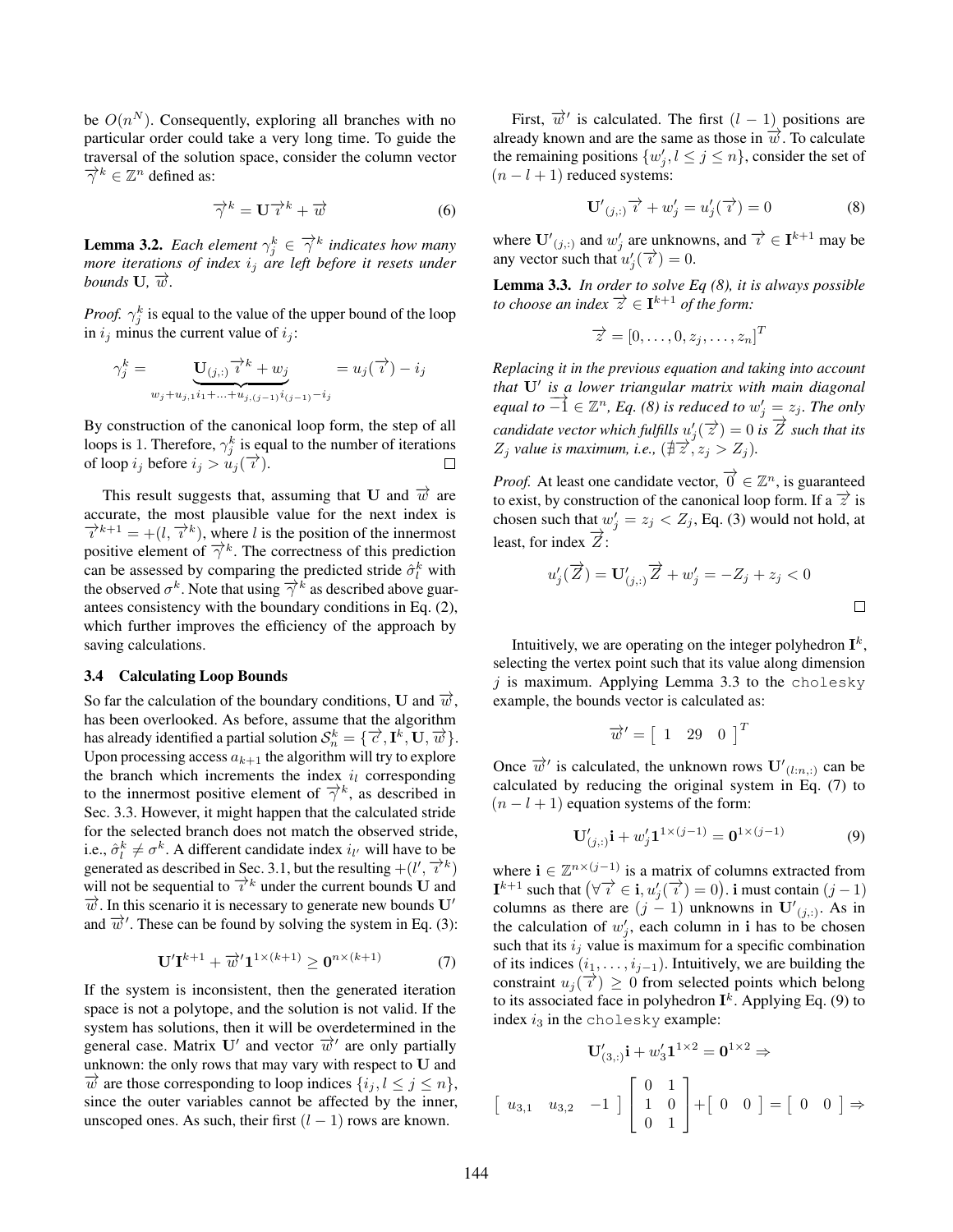<span id="page-6-1"></span>

<span id="page-6-2"></span>(a) Discovery of index  $i_3$  and associ-(b) Recalculation of  $i_2$  bounds when ated bounds when processing  $a_{31}$ . processing access  $a_{88}$ .

Figure 4. Evolution of predicted polyhedron faces through the reconstruction process of access A[i][k] in cholesky. Faces associated to the row of U being recalculated are shaded. Edges of the previously predicted polyhedron are dashed. Iteration points already discovered are hollow. Points used to buid matrix **i** during the calculation of the face are marked in black.

$$
\begin{bmatrix} u_{3,2} & (u_{3,1} - 1) \end{bmatrix} = \begin{bmatrix} 0 & 0 \end{bmatrix} \Rightarrow \begin{cases} u_{3,1} = 1 \\ u_{3,2} = 0 \end{cases}
$$

So the calculated  $U'$  is:

$$
\mathbf{U}' = \left[ \begin{array}{ccc} -1 & 0 & 0 \\ 0 & -1 & 0 \\ 1 & 0 & -1 \end{array} \right]
$$

The calculated bounds are shown in Fig. [4\(a\).](#page-6-1) Continuing the example,  $\overrightarrow{\gamma}^{32} = [0, 29, 0]^T$ , and the engine predicts  $\vec{v}^{33}$  =  $\begin{bmatrix} 1, 1, 0 \end{bmatrix}^T$  which generates a stride that matches the observed one.  $\overrightarrow{\gamma}^{33} = [0, 28, 1]^T$  and the engine predicts  $\vec{\tau}^{34} = [1, 1, 1]^T$  which also generates a stride that matches the observed one. This process continues, alternately incorporating iterations of  $i_2$  and iterations of  $i_3$ , until the engine incorporates access  $a_{88}$  to the solution, with index  $\overrightarrow{i}^{88} = [1, 28, 1]^T$ . At this point,  $\overrightarrow{\gamma}^{88} = [0, 1, 0]^T$ , and the engine predicts an iteration of  $i_2$ , with  $\hat{\sigma}_2^{88} = -8$ . However,  $\sigma^{88} = a_{89} - a_{88} = 248$ . The engine defaults to the brute force mode, calculating the strides for each of the currently known indices (see Sec. [3.1\)](#page-3-4):

$$
\begin{cases} \n\hat{\sigma}_1^{88} = \vec{\sigma} \, \overrightarrow{\delta}_1^{88} = \n\begin{bmatrix} 256 & 0 & 8 \end{bmatrix} \begin{bmatrix} 1 & -28 & -1 \end{bmatrix}^T = 248 \\
\hat{\sigma}_3^{88} = \vec{\sigma} \, \overrightarrow{\delta}_3^{88} = \begin{bmatrix} 256 & 0 & 8 \end{bmatrix} \begin{bmatrix} 0 & 0 & 1 \end{bmatrix}^T = 8\n\end{cases}
$$

The engine explores the branch with  $\overrightarrow{v}^{89} = [2, 0, 0]$ , and the loop bounds have to be updated:

$$
\overrightarrow{w}' = \left[ \begin{array}{cc} 2 & 29 & 0 \end{array} \right]
$$

The first and third rows of  $U'$  do not change. For the second, the following system is solved:

$$
\mathbf{U'}_{(2,:)}\mathbf{i} + w'_2 \mathbf{1}^{1 \times 1} = \mathbf{0}^{1 \times 1} \Rightarrow
$$
\n
$$
\begin{bmatrix} u_{2,1} & -1 & 0 \end{bmatrix} \begin{bmatrix} 1 \\ 28 \\ 1 \end{bmatrix} + [29] = [0] \Rightarrow u_{2,1} = -1
$$

and the new bounds matrix:

$$
\mathbf{U}' = \left[ \begin{array}{ccc} -1 & 0 & 0 \\ -1 & -1 & 0 \\ 1 & 0 & -1 \end{array} \right]
$$

This calculation is illustrated in Fig. [4\(b\).](#page-6-2) The engine has now collected all the information that it needs to solve the problem. From this point on, the engine will keep incorporating elements in the trace to the solution, with  $\overrightarrow{\gamma}$  accurately predicting all remaining iterations, until it reaches the end of the trace having reconstructed the following terms:

$$
\overrightarrow{c} = \begin{bmatrix} 256 & 0 & 8 \end{bmatrix}
$$
  
\n
$$
\mathbf{U} = \begin{bmatrix} -1 & 0 & 0 \\ -1 & -1 & 0 \\ 1 & 0 & -1 \end{bmatrix}
$$
  
\n
$$
\overrightarrow{D} = \begin{bmatrix} 29 & 29 & 0 \end{bmatrix}
$$
  
\n
$$
\mathbf{D} = \begin{bmatrix} 29 & 29 & 0 \end{bmatrix}
$$
  
\n
$$
\mathbf{D} = \begin{bmatrix} 29 & 29 & 0 \end{bmatrix}
$$
  
\n
$$
\mathbf{D} = \begin{bmatrix} 29 & 29 & 0 \end{bmatrix}
$$

Note that this reconstruction method does not regenerate the constant term  $c_0$  in Eq. [\(1\)](#page-1-1), and assumes the base address of the access to be  $V' = a_1$ . This is not a problem for any practical application of the extracted loop information, as the set of accessed points is identical to that of the original, potentially non-canonical loop.

## 3.5 Algorithm

Algorithm [1](#page-7-0) presents the pseudocode of the Extract() function which implements the proposed approach. The recursive solution is not practical for a real implementation, but clearly illustrates the idea. The computations to calculate the new loop insertions described in Sec. [3.2](#page-4-0) are encapsulated in a Grow() function, shown as Algorithm [2.](#page-7-1) The reconstruction starts by calling Extract () with the initial  $S_1^2$  defined in Eq. [\(4\)](#page-3-5). In the worst case, when no access is correctly predicted using  $\overrightarrow{\gamma}$ , the algorithm uses the brute force approach  $(O(n^N))$ . In the best case every access is correctly predicted  $(O(N)).$ 

# <span id="page-6-0"></span>4. Experimental Results

The proposed algorithm has been implemented in Python and used to extract codes for different affine kernels. This section analyzes the behavior of the reconstruction algorithm in order to assess the feasibility of the proposed approach. The reconstruction algorithm was run with traces generated by the PolyBench/C 3.2 suite [\[23\]](#page-10-9). It includes 30 applications from domains such as linear algebra, stencil codes, and data mining. The target was the traces generated by the static control parts of these applications (enclosed within scop pragmas). These were split into the subtraces generated by their different instructions and stored in memory before being processed. The "standard" problem size was used, generating traces ranging from 6 million references for jacobi-1D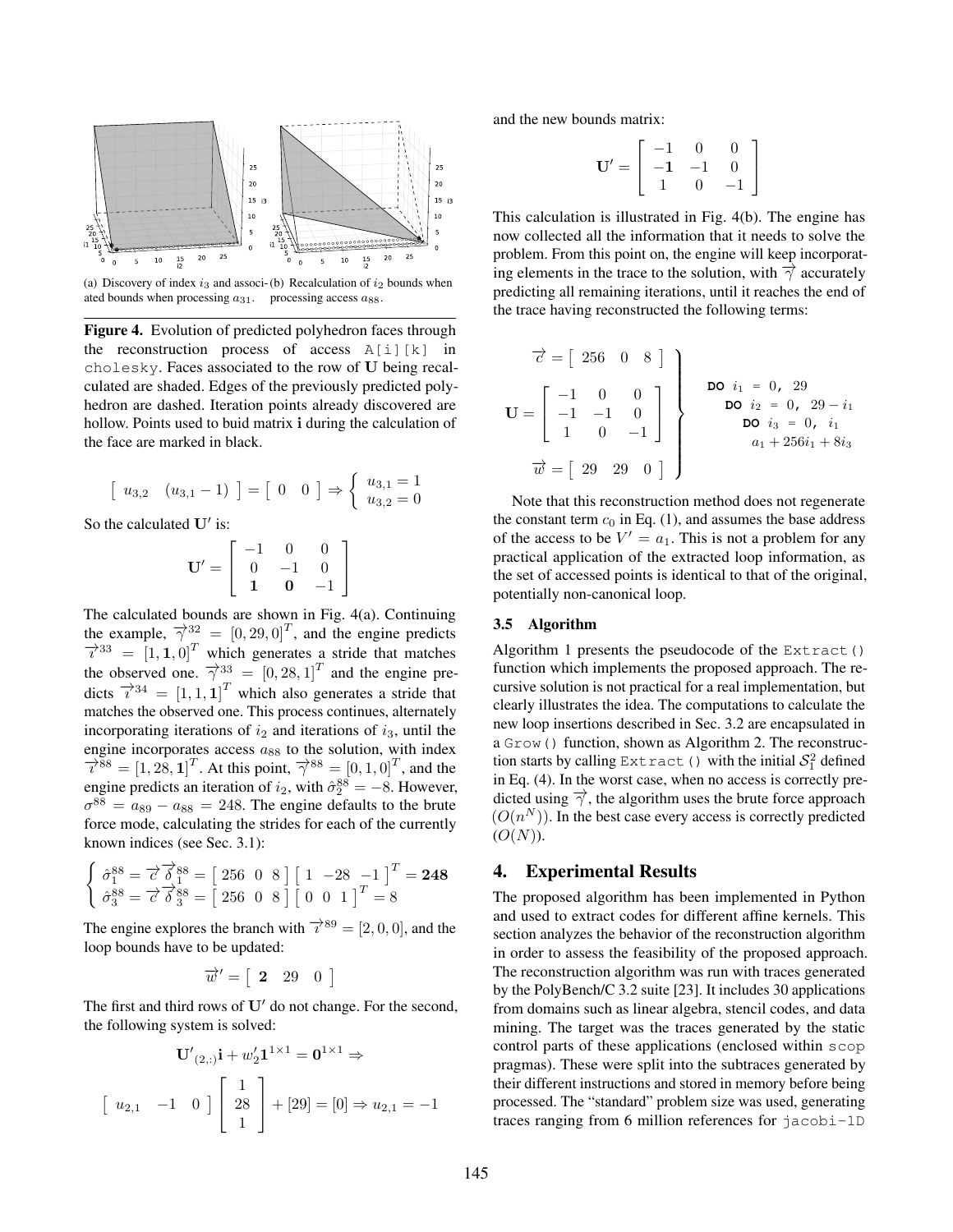Algorithm 1: Pseudocode of Extract() **Input:** the execution trace,  $A$ , and a partial solution  $\mathcal{S} = \{ \overrightarrow{c}, \mathbf{I}, \mathbf{U}, \overrightarrow{w} \}$ Output: a global solution or None if no solution found 1  $k = \text{\#columns of I};$ 2 while  $k < len(A) - 1$  do 3  $\sigma = a_{k+1} - a_k;$ // Try to use  $\overrightarrow{\gamma}$  (Sec. [3.3\)](#page-4-1) 4 calculate  $\overrightarrow{\gamma} = U \overrightarrow{v}^k + \overrightarrow{w}$ ;  $\mathsf{S}$  calculate predicted stride  $\hat{\sigma}_l = \vec{c} \overrightarrow{\delta}_l;$ 6 if  $\hat{\sigma}_l = \sigma$  then  $\mathbf{I} = [\mathbf{I}] + (l, \overrightarrow{\mathbf{v}}^k)$ ;  $8$  | |  $k = k+1$ ; 9 continue; <sup>10</sup> end // Brute force approach (Sec. [3.1\)](#page-3-4) <sup>11</sup> for *l=*n *down to* 1 do 12 calculate  $\hat{\sigma}_l = \vec{\tau} \vec{\delta}_l$ ; 13 if  $\hat{\sigma}_l = \sigma$  then 14  $\mathbf{I}' = [\mathbf{I}] + (l, \overrightarrow{i}^k)];$ 15  $\left| \begin{array}{c} | \end{array} \right|$   $\left\{ \mathbf{U}', \overrightarrow{w}' \right\}$  = update bounds; // Sec. [3.4](#page-5-0) 16 **if**  $\{\overrightarrow{c}, I', U', \overrightarrow{w}'\}$  is linear then 17  $\vert \vert \vert$   $\vert$   $\delta$  $\mathcal{O}' = Extract(\{\vec{c}, \mathbf{I}', \mathbf{U}', \vec{w}'\}, \mathcal{A});$ 18  $\Box$  if  $S' \neq None$  then return  $S'$ ; 19 | end  $20$  end  $21$  end // Add loop (Sec. [3.2\)](#page-4-0) 22 **for**  $p=0$  *to n* **do** 23 |  $S' = Extract(Grow(S, p), A);$ 24 if  $\mathcal{S}'\neq None$  then return  $\mathcal{S}';$ <sup>25</sup> end  $26$  return  $None;$ <sup>27</sup> end 28 return  $S$ ;

<span id="page-7-0"></span>(150 MB in disk) to 12.9 billion references for 3mm (270 GB). The number of references in each kernel varies between 3 for trmm and 92 for fdtd-apml. Each execution was performed on an Intel Xeon E5-2660 Sandy Bridge 2.20 Ghz node, with 64 GB of RAM.

Fig. [5](#page-7-2) shows trace sizes and processing times. These largely depend on the number of reconstructed loops, as well as on the iteration pattern. For instance, the most efficient reconstruction is achieved for jacobi-1D, a stencil computation which only accesses small 1-dimensional arrays. Two loops generate all traces, but the outer one iterates only once per each 10.000 iterations of the inner one. As a result, the reconstruction process can be largely streamlined: the trace contains blocks of 10.000 elements separated by the same stride, which can be recognized in a single step using  $\overline{\gamma}$  as a predictor. Its 6 million accesses are sequentially processed in 0.2 seconds. On the opposite end, dynprog, which emits

Algorithm 2: Pseudocode of Grow() (Sec. [3.2\)](#page-4-0) **Input:** the partial solution  $\mathcal{S} = \{\overrightarrow{c}, \mathbf{I}, \mathbf{U}, \overrightarrow{w}\}$ , and the insertion point  $x$ Output: modified partial solution with a new loop in position  $x$ , or  $None$  if the insertion point generates a nonlinear solution // Insert a new row and column in  $\mathbf{U}$ <br>  $\begin{bmatrix} \mathbf{U}_{(1:x,1:x)} & \mathbf{0}^{x\times 1} & \mathbf{U}_{(1:x,1:x)} \end{bmatrix}$  $1 U =$  $\sqrt{ }$  $\begin{bmatrix} 0 \dots 0 \end{bmatrix} \begin{bmatrix} -1 \text{ or } 0 \dots 0 \end{bmatrix}$  $\begin{array}{cc} \mathbf{U}_{(1:x,1:x)} & \mathbf{0}^{x\times 1} \ 0\ldots 0 & -1 \end{array}$  $\mathbf{U}_{(1:x,x+1:n)}\\ 0 \dots 0$  ${\bf U}_{(x+1:n,1:x)} \, \mid {\bf 0}$  $$ 1  $\vert$ // Insert a new element in  $\overrightarrow{w}$  $\overrightarrow{w} = \left[\overrightarrow{w}_{(1:x)}|0|\overrightarrow{w}_{(x+1:n)}\right];$ // Insert new index into I  $3 I =$  $\sqrt{ }$  $\begin{bmatrix} 0 \cdots 0 \\ \mathbf{I}_{(x+1:n,:)} \end{bmatrix}$  ${\bf I}_{(1:x,:)}$  $\begin{array}{ccc} 0 & \ldots & 0 \\ 0 & \ldots & 0 \end{array}$   $\downarrow$   $(x, \overrightarrow{i}^k)$ 1  $\vert$  $4 \{U', \overline{w}'\}$  = update bounds;  $\overline{w}$  // Sec. [3.4](#page-5-0)  $\overrightarrow{c} = [\overrightarrow{c}_{(1:x)}|c_x|\overrightarrow{c}_{(x+1:n)}];$ 6 if  $\{\overrightarrow{c}, I, U, \overrightarrow{w}\}$  *is not linear* then return None;

<span id="page-7-1"></span>7 return  $\{\overrightarrow{c}, \mathbf{I}, \mathbf{U}, \overrightarrow{w}\}$ ;



<span id="page-7-2"></span>Figure 5. Reconstruction times (upper axis) and trace sizes (lower axis) for the PolyBench/C benchmarks, ordered by trace size. Axes are logarithmic. Since the subtraces of a kernel are independent they can be reconstructed in parallel, achieving an average speedup of 5.6x.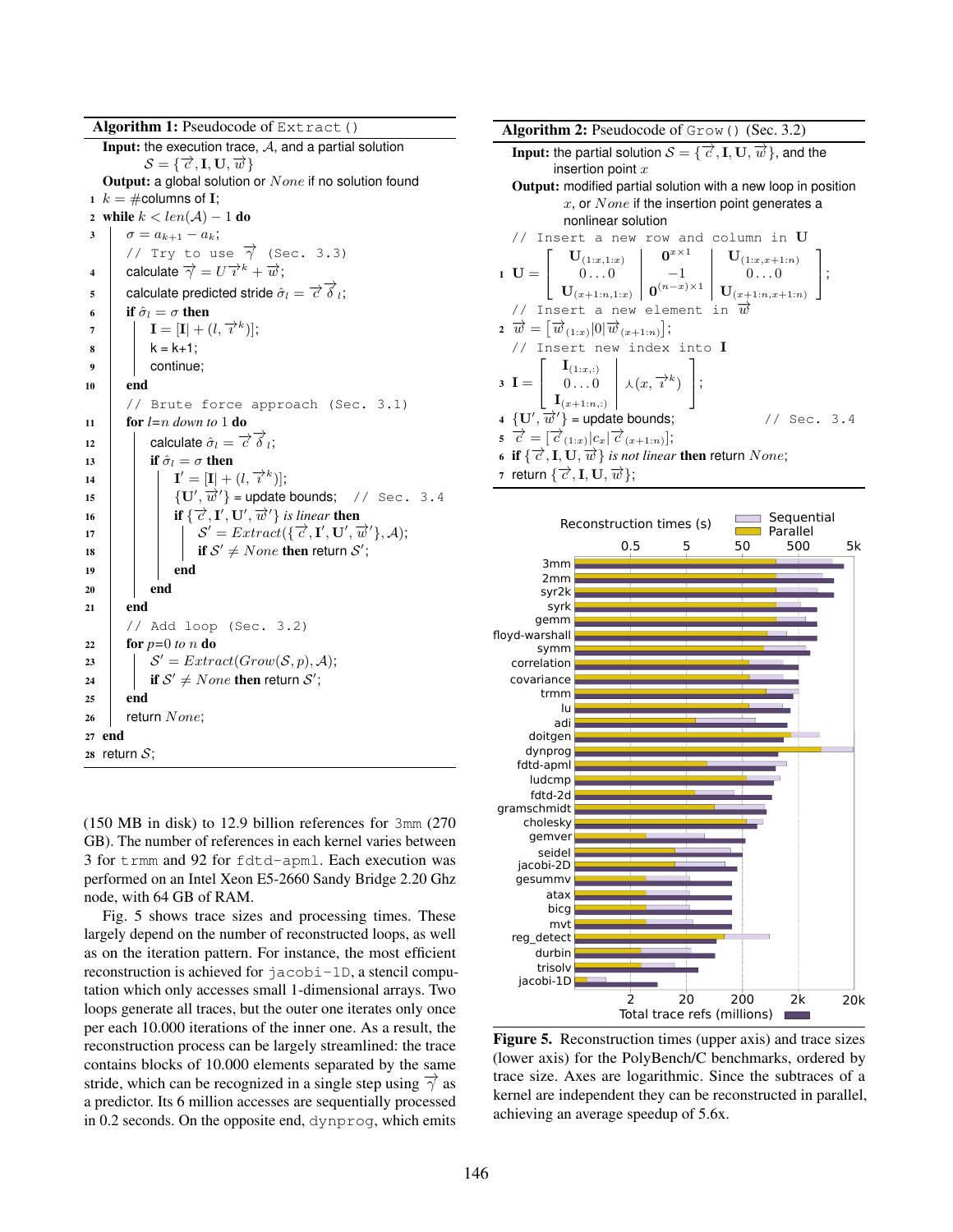| Trace %       |            | Trace          | $\%$ | Trace        | $\%$       |
|---------------|------------|----------------|------|--------------|------------|
| 3mm 0.02      |            | lu -           | 0.11 | seidel       | 0.00       |
| 2mm 0.04      |            | adi            | 0.01 | iac-2D       | 0.00       |
| syr2k 0.02    |            | doit.          | 0.58 | gesum. 25.01 |            |
|               | syrk 0.05  | dynp.          | 0.00 |              | atax 25.00 |
| gemm $0.05$   |            | fdtd-a. 24.21  |      |              | bicg 25.00 |
| floyd 0.00    |            | lud.           | 0.66 |              | mvt 12.50  |
| symm $0.13$   |            | $fdtd-2d$ 0.01 |      | reg d.       | 2.07       |
|               | corr. 0.67 | grams.         | 0.58 | durbin 100   |            |
| covar. $0.37$ |            | chol.          | 0.58 | trisolv      | 100        |
| trmm 0.00     |            | gemy. 21.43    |      | jac-1D       | 100        |

<span id="page-8-1"></span>Table 1. Percentage of trace reconstructed after 48h without  $\overrightarrow{\gamma}$  prediction.

858 million references, is the one processed at the slowest rate. It features a 4-level loop nest where the largest block of single-strided accesses contains only 48 references. As such, the number of decision steps taken by the algorithm is much larger. While in the slowest case the engine is capable of processing 170.000 references per second, in the fastest one this figure goes up to 33 million (194x faster).

A second set of experiments was run deactivating  $\overline{\gamma}$ prediction. In this case, the engine must explore all potentially correct branches as indicated in Sec. [3.1.](#page-3-4) All subtraces were processed in parallel. The recognition was run for 48 hours, at which point the unreconstructed subtraces were considered intractable for practical purposes. Table [1](#page-8-1) summarizes the results. For most codes only the smallest subtraces were recognized, accounting for less than  $1\%$  of the total trace. fdtd-apml, gemver, gesummv, atax, bicg, and mvt contain large single-strided subtraces, which are recognized as a single block. durbin and trisolv have subtraces of 8 million references, each of which is reconstructed in 47 hours. jacobi-1D has subtraces of only 1 million references.

The usability of the engine as an online predictor was also evaluated. Table [2](#page-8-2) shows the percentage of predicted accesses. The engine is made to predict the next access in the trace. When the prediction matches the address, it is counted as a hit. If the prediction is a mismatch, it is counted as a miss, the solution is modified to adapt to the new observation and a new prediction is made for the next access. For most applications,  $\overrightarrow{\gamma}$  predicted above 95% of the issued references. Exceptions are, again, fdtd-apml, gemver, gesummv, atax, bicg, and mvt. Note how their numbers are almost complementary to those in Table [1.](#page-8-1) The reason is that most unpredicted accesses were issued by singlestrided references. These are not handled by  $\overrightarrow{\gamma}$  since it cannot operate before  $\overrightarrow{w}$  is calculated, and this will never happen for 1-level loops, which generate the types of traces that are tractable by the algorithm without  $\vec{\gamma}$  guidance. However, since these loops are single-strided, the engine is capable of correctly predicting which addresses will be issued in the future by simply assuming that the only known loop will

| Trace %    |              |               |             | Trace % Trace % |            |
|------------|--------------|---------------|-------------|-----------------|------------|
|            | 3mm 99.93    |               | lu 99.99 l  | seidel 99.97    |            |
|            | 2mm 99.91    |               | adi 97.42   | jac-2D 99.97    |            |
|            | syr2k 99.88  |               | doit. 99.88 | gesum. 74.93    |            |
|            | syrk 99.85   |               | dynp. 99.85 |                 | atax 74.94 |
| gemm 99.90 |              | fdtd-a, 75.70 |             |                 | bicg 74.94 |
|            | floyd 99.90  | lud. 99.99 l  |             |                 | myt 87.43  |
|            | symm 99.90   | fdtd-2d 97.14 |             | reg d. 99.79    |            |
|            | corr. 99.72  | grams. 99.72  |             | durbin 99.88    |            |
|            | covar. 99.90 |               | chol. 99.99 | trisoly 99.89   |            |
|            | trmm 99.99   | gemy. 78.51   |             | jac-1D 98.00    |            |

<span id="page-8-2"></span>**Table 2.** Percentage of trace accesses predicted by  $\overrightarrow{\gamma}$ .

iterate. As such, the combined prediction rate is above 99% for all the codes we tested.

Regarding memory requirements, the exploration engine needs to store, at least,  $\vec{\tau}$ ,  $\vec{w}$ , U, and selected indices of  $I^3$  $I^3$ . In addition to these, some memory is consumed by backtracking points used to efficiently implement the recursion in Algorithm [1.](#page-7-0) The total memory requirements for subtraces in our experimental set-up vary between 48 bytes and 44 KB.

# <span id="page-8-0"></span>5. Related Work and Applications

Not many works, to the best of the authors' knowledge, have explored the reconstruction of loop codes from their memory access traces. Most of them have done it as a means to pursue a particular optimization. This section organizes related work according to their ultimate goal, also discussing the potential applications of the exploration engine proposed in this paper.

Clauss et al. [\[6\]](#page-10-10) characterized program behavior using polynomial piecewise periodic and linear interpolations separated into adjacent program phases to reduce function complexity. The model can be recursively applied, interpreting coefficients of the periodic interpolation as traces in themselves. Ketterlin and Clauss [\[15\]](#page-10-11) proposed a method for trace prediction and compression based on representing memory traces as sequences of nested loops with affine bounds and subscripts. It uses a stack of terms. When a new term is pushed, it searches for triplets of terms that can be rewritten as a loop. This approach is capable of affinely representing entire traces, generating imperfectly nested loops without the need for pre- or post-processing steps. A bound must be imposed on maximal instruction interleaving in order for the approach to be practical. In contrast, in our approach it is necessary to analyze the trace first, extracting the individual memory references and their loop scopes. These isolated memory address streams are the input to the algorithm presented in Sec. [3.](#page-2-0) In terms of optimality, our approach is guaranteed to find the minimal solution for each stream,

<span id="page-8-3"></span><sup>&</sup>lt;sup>3</sup> The only indices that need to be stored during the reconstruction process are those  $\{\vec{i} \in \mathbf{I}, \exists j, 0 < j \le n, u_j(\vec{i}) = 0\}$ , i.e., points on a face of the iteration polyhedron. These are used for calculating  $\vec{w}$  and U (see Sec. [3.4\)](#page-5-0).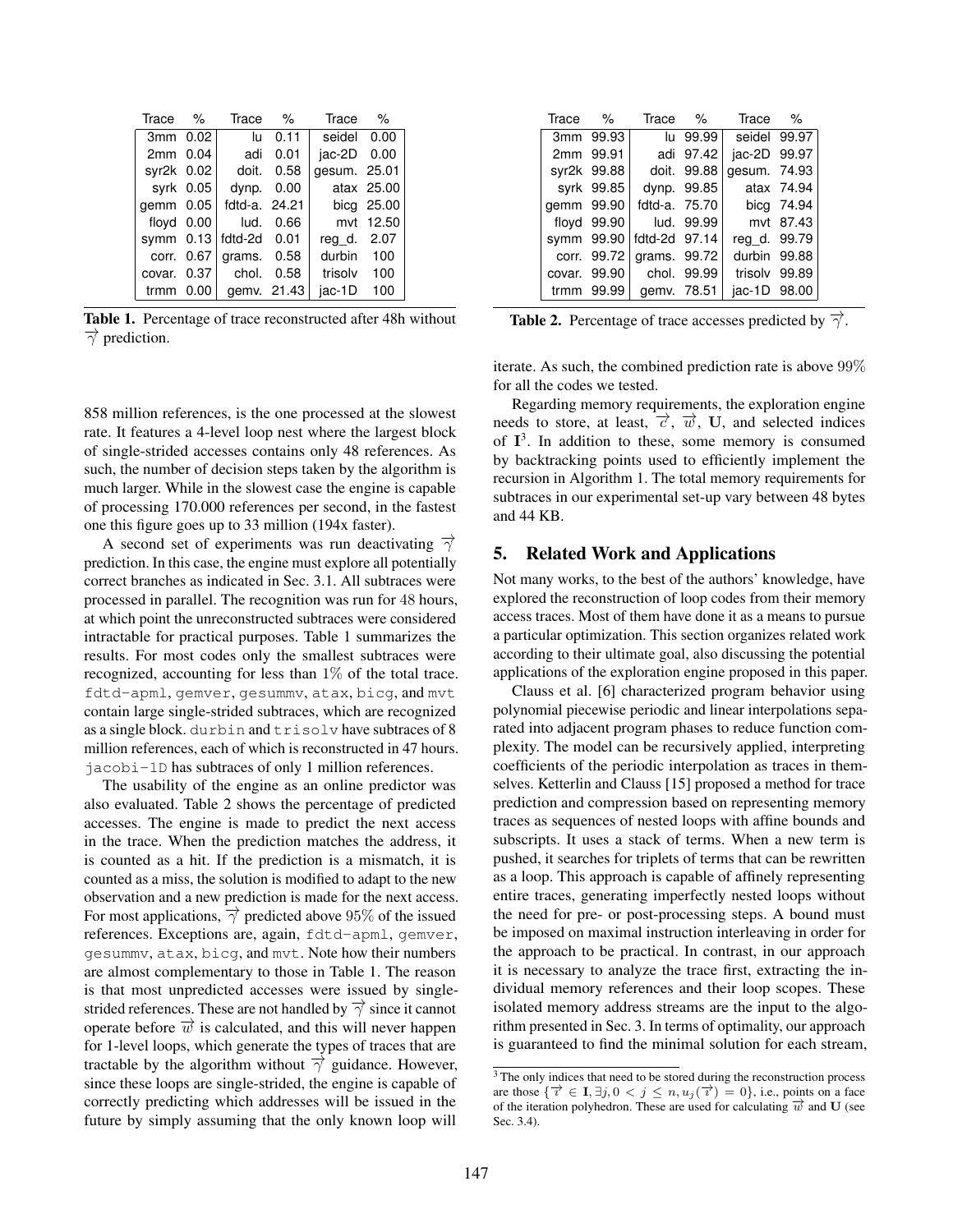should it exist, while the approach by Ketterlin and Clauss, which merges triplets in a greedy way and never backtracks, may find non-minimal solutions. For instance, it compresses the cholesky example used throughout the paper using 11 different 1- to 4-level loops, containing 12 imperfectly nested references. For  $N = 128$ , our proposed approach still reconstructs a single 3-level loop with the same structure as for the smaller trace, while the approach by Ketterlin and Clauss employs 11 loops of up to 6 levels.

One potential use of the exploration engine is cache prefetching. In order to improve on the one block lookahead scheme [\[24\]](#page-10-12), Baer and Chen [\[2\]](#page-10-13) use a prediction table and lookahead program counter to preload regular accesses which correctly predict the stride of the innermost loop. Iacobovici et al. [\[11\]](#page-10-14) propose a prefetcher capable of supporting up to four distinct strides. In contrast, our approach is capable of supporting an unlimited amount of strides, as well as variable trip counts. However, hardware prefetching using our loop reconstruction mechanism requires memory space to store at least the values of U and  $\vec{w}$  for each loop, as well as  $\vec{\tau}$  for each access instruction. The required space depends on the maximum nesting level supported. Other prefetchers integrated in the memory controller [\[25\]](#page-10-15) could also benefit from a hardware implementation of our recognition engine to improve prediction accuracy.

To reduce remote memory accesses in NUMA architectures, good data placement is essential. kMAF [\[8\]](#page-10-16) improves data locality by dynamically analyzing page faults of running applications and migrating threads and memory pages consequently. It is engineered into the virtual memory implementation of the operating system. Piccoli et al. [\[22\]](#page-10-17) propose a combination of static and dynamic techniques for migrating memory pages predicted to be frequently reused. A compiler infers affine expressions for array sizes and the reuse of each memory access enclosed in loops, and inserts checks to assess the profitability of potential page migrations at runtime. Our proposal can also provide the essential information for data placement in NUMA architectures, either statically after trace-based reconstruction and reconstructed code analysis, or dynamically as a software-based prediction mechanism.

Trace-based code reconstruction is also useful for automatic parallelization. Holewinski et al. [\[10\]](#page-10-18) use dynamic data dependence graphs derived from sequential execution traces to identify vectorization opportunities. Jimborean et al. [\[13\]](#page-10-19) propose a dynamic mechanism for detecting data dependences using interpolated linear functions to approximate observed memory accesses to guide speculative parallelization. Mendis et al. [\[20\]](#page-10-20) employ the binary and data collected from several executions of an application to rewrite computational kernels into a DSL by building a forest of expressions and translating it into an optimized version. Similar systems can be constructed using the proposed exploration engine, capable of analyzing dependences without the need for compiler support.

Prior research investigated the problem of designing adhoc memory hierarchies for embedded applications. Catthoor et al. [\[5\]](#page-10-21) proposed a compiler-based methodology to derive optimal memory regions and associated data allocation. Angiolini et al. [\[1\]](#page-9-0) use a trace-based method that analyzes the access histogram to determine which memory regions to allocate to scratchpad memory [\[3\]](#page-10-22). Issenin and Dutt [\[12\]](#page-10-23) instrument source code to generate annotated memory traces including loop entry and exit points, and use this information to generate affine representations of amenable loops and optimize SPM allocation. Our trace-based reconstruction approach can be employed to apply affine techniques for custom memory hierarchy design for applications for which affine analysis of the source code is not feasible. This is of particular interest for IP cores, commonly included in embedded devices. It can also be employed to drive scratchpad allocation managers.

# 6. Concluding Remarks

This work has explored the affine reconstruction of loop codes from their memory traces, focusing on one instruction at a time. Large traces are processed in a matter of minutes without user intervention or access to source or binary codes. The proposed methodology has applications such as trace compression/storage/communication, dynamic parallelization, or memory placement and memory hierarchy design. The problem has been formulated as the exploration of a tree-like solution space, in which each node represents a point in the iteration space of the loop. The mathematical relationship amongst the nodes has been established, and the system of equations that governs the trace-based reconstruction of the code has been defined. Afterwards, methods for efficient traversal of this solution space have been proposed. The experimental evaluation has shown good performance and accuracy in the reconstruction of affine codes. Furthermore, it has been shown that the problem is not trivially tractable without the proposed optimizations.

# Acknowledgments

This research was partially supported by the Ministry of Economy and Competitiveness of Spain (Project TIN2013- 42148-P), co-funded by FEDER Funds of the European Union (80%); NSF grants 1213052, 1439021, 1409095, and 1526750; and a grant from Intel. The authors would like to thank the anonymous reviewers for their valuable comments and suggestions which greatly helped improve the quality of this paper.

# **References**

<span id="page-9-0"></span>[1] F. Angiolini, L. Benini, and A. Caprara. Polynomial-time algorithm for on-chip scratchpad memory partitioning. In *Proceedings of the International Conference on Compilers, Architecture and Synthesis for Embedded Systems, CASES*, pages 318– 326, San Jose, CA, USA, 2003. doi[:10.1145/951710.951751.](http://dx.doi.org/10.1145/951710.951751)